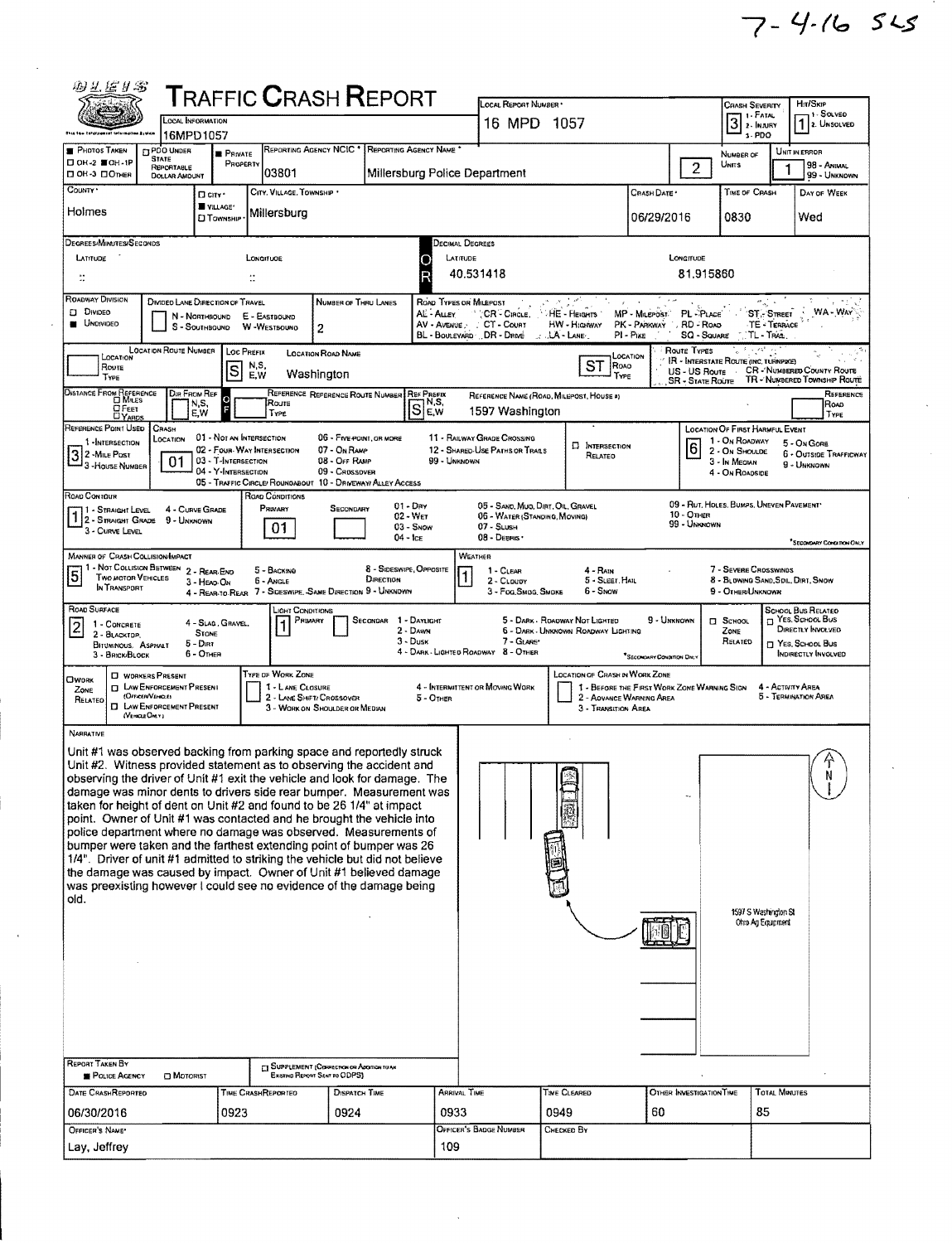| 49 Y.H. J.S<br>Unit                                                                                                                    |                                                                                                                        |                                                                                                |                                                                                                                                                    |
|----------------------------------------------------------------------------------------------------------------------------------------|------------------------------------------------------------------------------------------------------------------------|------------------------------------------------------------------------------------------------|----------------------------------------------------------------------------------------------------------------------------------------------------|
|                                                                                                                                        |                                                                                                                        | LOCAL REPORT NUMBER                                                                            |                                                                                                                                                    |
|                                                                                                                                        |                                                                                                                        | OWNER PHONE NUMBER                                                                             | 16 MPD 1057<br>DAMAGE AREA                                                                                                                         |
| OWNER NAME: LAST, FIRST, MIDDLE ( C SAME AS DRIVER )<br>UNIT NUMBER<br>REED, RONALD, L                                                 |                                                                                                                        | 740-599-7205                                                                                   | <b>DAMAGE SCALE</b><br>FRONT                                                                                                                       |
| OWNER ADDRESS CITY, STATE, ZIP<br><b>SAME AS DRIVER</b> )                                                                              |                                                                                                                        |                                                                                                | $\overline{\mathbf{1}}$<br>▫<br>1 - NONE                                                                                                           |
| 20351 Sr 514, Glenmont, OH, 44628                                                                                                      |                                                                                                                        |                                                                                                | □                                                                                                                                                  |
| LP STATE LICENSE PLATE NUMBER                                                                                                          | <b>VEHICLE IDENTIFICATION NUMBER</b>                                                                                   | # Occupants                                                                                    | 2 - MINOR                                                                                                                                          |
| OН<br>GJU4730                                                                                                                          | 1FMYU93125KA96964                                                                                                      |                                                                                                | $\Box$<br>□<br>3 - FUNCTIONAL                                                                                                                      |
| <b>VEHICLE YEAR</b><br><b>VEHICLE MAKE</b><br>2005<br>Ford                                                                             | VEHICLE MODEL                                                                                                          | VEHICLE COLOR<br><b>BLU</b>                                                                    | 4 - DISABLING                                                                                                                                      |
| <b>INSURANCE COMPANY</b><br>PROOF OF                                                                                                   | Escape<br>POLICY NUMBER<br>Toweo By                                                                                    |                                                                                                | о<br>О<br>O<br>9 - UNKNOWN                                                                                                                         |
| <b>INSURANCE</b><br>Burgett<br>SHOWN                                                                                                   | 65080660413802A                                                                                                        |                                                                                                | Rear                                                                                                                                               |
| CARRIER NAME, ADORESS, CITY, STATE, ZIP                                                                                                |                                                                                                                        |                                                                                                | <b>CARRIER PHONE</b>                                                                                                                               |
| US DOT<br>VEHICLE WEIGHT GVWR/GCWR                                                                                                     | CARGO BODY TYPE<br>101 - No Cargo Body Type/Not Applicabl 09 - Pole                                                    | TRAFFICWAY DESCRIPTION<br>11 - Two Way, Not Divideo                                            |                                                                                                                                                    |
| 1 - LESS THAN OR EQUAL TO 10K LBS<br>2 - 10,001 to 26,000k Las<br>HM PLACARD ID NO.<br>3 - MORE THAN 26,000K LBS.                      | 01<br>02 - Bus/Van (9-15 Seats, Inc Driver)<br>10 - CARGO TANK<br>03 - Bus (16+ Seats, Inc Driver)<br>11 - FLAT BEO    |                                                                                                | 1 - Two-Way, Not Divideo<br>2 - Two-Way, Not Divideo, Continuous Left Turn Lane<br>3 - Two-Way, Divideo, Unprotecteo(Painted or Grass >4Ft.) Media |
|                                                                                                                                        | 04 - VEHICLE TOWING ANOTHER VEHICLE<br>12 Dunn<br>05 - Logging                                                         | 13 - CONCRETE MIXER<br>5 - ONE-WAY TRAFFICWAY                                                  | 4 - Two WAY, DIVIDEO. POSITIVE MEDIAN BARRIER                                                                                                      |
| HAZARDOUS MATERIAL<br><b>HM CLASS</b><br><b>D</b> RELATED<br>NUMBER                                                                    | 06 - INTERMODAL CONTAINER CHASIS<br>07 - CARGO VAN ENCLOSEO BOX                                                        | 14 - Auto Transporter<br>15 - GARBAGE / REFUSE<br><b>H</b> Hit / Skip UNIT                     |                                                                                                                                                    |
| NON-MOTORIST LOCATION PRIGR TO IMPACT<br>TYPE OF USE                                                                                   | 08 - GRAIN, CHIPS, GRAVEL<br>UNIT TYPE                                                                                 | 99 - OTHER/UNKNOWN                                                                             |                                                                                                                                                    |
| 01 - INTERSECTION - MARKED CROSSWAL<br>1<br>02 - INTERSECTION ND CROSSWALK                                                             | 06                                                                                                                     |                                                                                                | PASSENGER VEHICLES (LESS THAN 9 PASSENGERS MEDIHEAVY TRUCKS OR COMBO UNITS > 10K LBS BUS/VAN/LIMO(9 OR MORE INCLUDING DRIVER)                      |
| 03 - INTERSECTION OTHER<br>1 - PERSONAL<br>04 - MIDBLOCK - MARKEO CROSSWALK                                                            | 01 - Sub COMPACT<br>02 - COMPACT<br>99 - UNKNOWN 03 - MID SIZE                                                         | 14 - SINGLE UNIT TRUCK: 3+ AXLES                                                               | 13 - SINGLE UNIT TRUCK OR VAN 2AXLE, 6 TIRES 21 - BUS/VAN (9-15 SEATS, INC DRIVER)<br>22 - Bus (16+ Seats, Inc Denta)                              |
| 2 - COMMERCIAL<br>05 - TRAVEL LANE - OTHER LOCATION<br>06 - BICYCLE LANE                                                               | ов Ніт/Sкір<br>04 - Futt Size<br>05 - MINIVAN                                                                          | 15 - SINGLE UNIT TRUCK / TRAILER<br>16 - TRUCK/TRACTOR (BOBTAIL)                               | NON-MOTORIST<br>23 - ANIMAL WITH RIDER                                                                                                             |
| 3 - GOVERNMENT<br>07 - SHOULDER/ROAOSIDE<br>08 - Sidewalk                                                                              | 06 - Sport UTILITY VEHICLE<br>07 - Pickup                                                                              | 17 - TRACTOR/SEMI-TRAILER<br>18 - Tractor/Double<br>19 - TRACTOR/TRIPLES                       | 24 - ANIMAL WITH BUGGY, WAGON, SURREY<br>25 - BICYCLE/PEOACYCLIST<br>26 - PEDESTRIAN/SKATER                                                        |
| 09 - MEOIAN/CROSSING ISLAND<br>$\Box$ In Emergency<br>10 - DRIVE WAY ACCESS<br>RESPONSE<br>11 - SHARED USE PATH OR TRAIL               | 08 - Van<br>09 - MOTORCYCLE                                                                                            | 20 - OTHER MEDIHEAVY VEHICLE                                                                   | 27 - OTHER NON-MOTORIST                                                                                                                            |
| 12 - NON-TRAFFICWAY AREA<br>99 - OTHER/UNKNOWN                                                                                         | 10 - MOTORIZED BICYCLE<br>11 - SNOWMOBILE/ATV<br>12 - OTHER PASSENGER VEHICLE                                          | Has HM Placard                                                                                 |                                                                                                                                                    |
| <b>SPECIAL FUNCTIONO1 - NONE</b><br>09 - AMBULANCE                                                                                     | 17 - FARM VEHICLE<br><b>MOST DAMAGED AREA</b>                                                                          |                                                                                                | ACTION                                                                                                                                             |
| 02 - Taxi<br>$10 -$ Fine<br>03 - RENTAL TRUCK (OVER 10KLBS)<br>01.<br>11 - HIGHWAY/MAINTENANCE                                         | 18 - FARM EQUIPMENT<br>$01 - None$<br>01<br>19 - Мотовноме                                                             | 08 - LEFT SIDE<br>09 - LEFT FRONT<br>02 - CENTER FRONT                                         | 99 - UNKNOWN<br>1 - NON- CONTACT<br>3<br>2 - Non-Collision                                                                                         |
| 04 - Bus - SCHOOL (PUBLIC OR PRIVATE) 12 - MILITARY<br>05 - Bus - Transit<br>13 - Pouce<br>06 - Bus - Charter                          | 20 - GOLF CART<br>21 - Train<br>MPACT ARE 04 - RIGHT SIDE<br>22 - OTHER (EXPLAININ NARRAINE)                           | 03 - RIGHT FRONT<br>10 - Top and Windows<br>11 - UNDERCARRIAGE                                 | 3 - STRIKING<br>4 - STRUCK                                                                                                                         |
| 14 - Public UTILITY<br>07 - Bus SHUTTLE<br>15 - OTHER GDVERNMENT<br>08 - Bus - OTHER<br>16 - CONSTRUCTION EQIP.                        | 07<br>07 - LEFT REAR                                                                                                   | 05 - Right Rear<br>12 - LOAD/TRAILER<br>06 REAR CENTER<br>13 - TOTAL (ALL AREAS)<br>14 - Отнев | 5 - STRIKING/STRUCK<br>9 - UNKNOWN                                                                                                                 |
| PRE-CRASH ACTIONS                                                                                                                      |                                                                                                                        |                                                                                                |                                                                                                                                                    |
| MOTORIST<br>02<br>01 - STRAIGHT AHEAO<br>07 - MAKING U-TURN                                                                            | NON-MOTORIST<br>13 - NEGOTIATING A CURVE                                                                               | 15 - ENTERING OR CROSSING SPECIFIED LOCATIO                                                    | 21 - OTHER NON-MOTORIST ACTION                                                                                                                     |
| 02 - BACKING<br>08 - ENTERING TRAFFIC LANE<br>03 - CHANGING LANES<br>09 - LEAVING TRAFFIC LANE                                         | 14 - OTHER MOTORIST ACTIO                                                                                              | 16 - WALKING, RUNNING, JOGGING, PLAYING, CYCLING<br>17 - WORKING                               |                                                                                                                                                    |
| 99 - UNKNOWN<br>04 - OVERTAKING PASSING<br>10 - PARKED<br>05 - MAKING RIGHT TURN<br>11 - SLOWING OR STOPPED IN TRAFFIC                 |                                                                                                                        | 18 - PUSHING VEHICLE<br>19 - APPROACHING OR LEAVING VEHICLE                                    |                                                                                                                                                    |
| 06 - MAKING LEFT TURN<br>12 - DRIVERLESS                                                                                               |                                                                                                                        | 20 - STANDING                                                                                  | <b>VEHICLE DEFECTS</b>                                                                                                                             |
| <b>CONTRIBUTING CIRCUMSTANCE</b><br>Primary<br>MOTORIST<br>11 - IMPROPER BACKING -<br>$01 - None$                                      | Non-Motorist<br><b>22 - NONE</b>                                                                                       |                                                                                                | 01 - TURN SIGNALS                                                                                                                                  |
| 11<br>02 - FAILURE TO YIELD<br>03 - RAN RED LIGHT                                                                                      | 23 - IMPROPER CROSSING<br>12 - IMPROPER START FROM PARKED POSITION<br>13 - STOPPED OR PARKED ILLEGALLY<br>24 - DARTING |                                                                                                | 02 - HEAD LAMPS<br>03 - TAIL LAMPS<br>04 - BRAKES                                                                                                  |
| 04 - RAN STOP SIGN<br>05 - Excespeo Speeo Luxit<br><b>SECONDARY</b>                                                                    | 14 - OPERATING VEHICLE IN NEGLIGENT MANNER<br>15 - Swering to Avoid (Due to External Conditions)                       | 25 - LYING AND/OR LLEGALLY IN ROADWAY<br>26 - FALURE TO YIELD RIGHT OF WAY                     | 05 - STEERING<br>06 - TIRE BLOWOUT                                                                                                                 |
| 06 - UNSAFE SPEED<br>07 - IMPROPER TURN<br>17 - FALURE TO CONTROL                                                                      | 16 - Wrong Side/Wrong Way<br>28 - INATTENTIVE                                                                          | 27 - NOT VISIBLE (DARK CLOTHING)                                                               | 07 - WORN OR SLICK TIRES<br>08 - TRAILER EQUIPMENT DEFECTIVE                                                                                       |
| 08 - LEFT OF CENTER<br>18 - VISION OBSTRUCTION<br>09 - FOLLOWED TOO CLOSELY/ACDA<br>99 - UNKNOWN<br>10 - IMPROPER LANE CHANGE          | 19 - OPERATING DEFECTIVE EQUIPMENT<br>/SIGNALS/OFFICER                                                                 | 29 - FAILURE TO OBEY TRAFFIC SIGNS                                                             | 09 - Mator Trousle<br>10 - DISABLED FROM PRIOR ACCIDENT                                                                                            |
| <b>PASSING/OFF ROAD</b>                                                                                                                | 20 - LOAD SHIFTING/FALLING/SPILLING<br>30 - WRONG SIDE OF THE ROAD<br>21 - OTHER IMPROPER ACTION                       | 31 - OTHER NON-MOTORIST ACTION                                                                 | 11 - OTHER DEFECTS                                                                                                                                 |
| <b>SEQUENCE OF EVENTS</b><br>5<br>6<br>21                                                                                              | <b>NON-COLLISION EVENTS</b><br>01 - OVERTURN/ROLLOVER                                                                  | 06 - EQUIPMENT FAILURE                                                                         | 10 - Cross Median                                                                                                                                  |
| FIRST<br>Mosi                                                                                                                          | 02 - FIRE/EXPLOSION<br>03 - IMMERSION                                                                                  | (BLOWN TIRE, BRAKE FAILURE, ETC)<br>07 - SEPARATION OF UNITS                                   | 11 - Cross Center Line<br>OPPOSITE DIRECTION OF TRAVEL                                                                                             |
| 99 - UNKNDWN<br><b>HARMFUL</b><br><b>HARMFUL</b><br>EVENT<br>EVENT                                                                     | 04 - JACKKNIFE<br>05 - CARGO/EQUIPMENT LOSS OR SHIFT                                                                   | 08 - RAN OFF ROAD RIGHT<br>09 - RAN OFF ROAD LEFT                                              | 12 - DOWNHILL RUNAWAY<br>13 - OTHER NON-COLLISION                                                                                                  |
| COLLISION WITH PERSON, VEHICLE OR OBJECT NOT FIXED                                                                                     | COLLISION WITH FIXED, OBJECT<br>25 - IMPACT ATTENUATOR/CRASH CUSHION33 - MEDIAN CABLE BARRIER                          |                                                                                                | 41 - OTHER POST, POLE<br>48 - TREE                                                                                                                 |
| 21 - PARKEO MOTOR VEHICLE<br>14 - PEDESTRIAN<br>15 - PEOALCYCLE<br>22 - WORK ZONE MAINTENANCE EQUIPMENT                                | 26 - BRIDGE OVERHEAD STRUCTURE<br>27 - BRIDGE PIER OR ABUTMENT                                                         | 34 - MEDIAN GUARDRAIL BARRIER<br>35 - MEDIAN CONCRETE BARRIER<br>42 - CULVERT                  | 49 - FIRE HYDRANT<br>OR SUPPORT<br>50 - WORK ZONE MAINTENANCE                                                                                      |
| 16 - RAILWAY VEHICLE (TRAIN, ENGINE)<br>23 - STRUCK BY FALLING, SHIFTING CARGO<br>17 - Animal - Farm<br>OR ANYTHING SET IN MOTION BY A | 28 - BRIDGE PARAPET<br>29 - BRIDGE RAIL                                                                                | $43 - C$ URB<br>36 - MEORN OTHER BARRIER<br>37 - TRAFFIC SIGN POST<br>44 - Ditch               | EQUIPMENT<br>51 - WALL, BUILDING, TUNNEL                                                                                                           |
| 18 - Animal - Deer<br>MOTOR VEHICLE<br>19 - Anthal - OTHER<br>24 - Отнен Моуавце Овлест<br>20 - MOTOR VEHICLE IN TRANSPORT             | <b>30 - GUARDRAIL FACE</b><br>31 GUARDRAILEND<br>32 - PORTABLE BARRIER<br>40 - UTILITY POLE                            | 38 - Overhead Sign Post<br>39 - LIGHT/LUMINARIES SUPPDRT<br>46 - FENDE<br>47 - MALBOX          | 45 - EMBANKMENT<br>52 - OTHER FIXED OBJECT                                                                                                         |
| UNIT SPEED<br>Posted Speed<br><b>TRAFFIC CONTROL</b>                                                                                   |                                                                                                                        | UNIT DIRECTION                                                                                 |                                                                                                                                                    |
| 01 - No CONTROLS<br>5<br>01<br>02 - S TOP SIGN                                                                                         | 07 - RAILROAD CROSSBUCKS<br>13 - CROSSWALK LINES<br>14 - WALK/DON'T WALK<br>08 - RAILROAD FLASHERS                     | FROM<br>То                                                                                     | 9 - UNKNOWN<br>1 - North<br>5 - Northeast<br>2 - South<br>6 - NORTHWEST                                                                            |
| 03 - YIELO SIGN<br>04 - TRAFFIC SIGNAL<br>$\square$ Stated                                                                             | $15 - 0$ THER<br>09 - RAILROAD GATES<br><b>10 - COSTRUCTION BARRICADE</b><br>16 - Not Reported                         |                                                                                                | 3 - East<br>7 - SOUTHEAST<br>4 - WEST<br>8 - Southwest                                                                                             |
| 05 - TRAFFIC FLASHERS<br><b>ESTIMATED</b><br>06 - SCHOOL ZONE                                                                          | 11 - PERSON (FLAGGER, OFFICER<br>12 - PAVEMENT MARKINGS                                                                |                                                                                                |                                                                                                                                                    |

 $\sim$   $\epsilon$ 

 $\sim 10^{-11}$ 

 $\sim$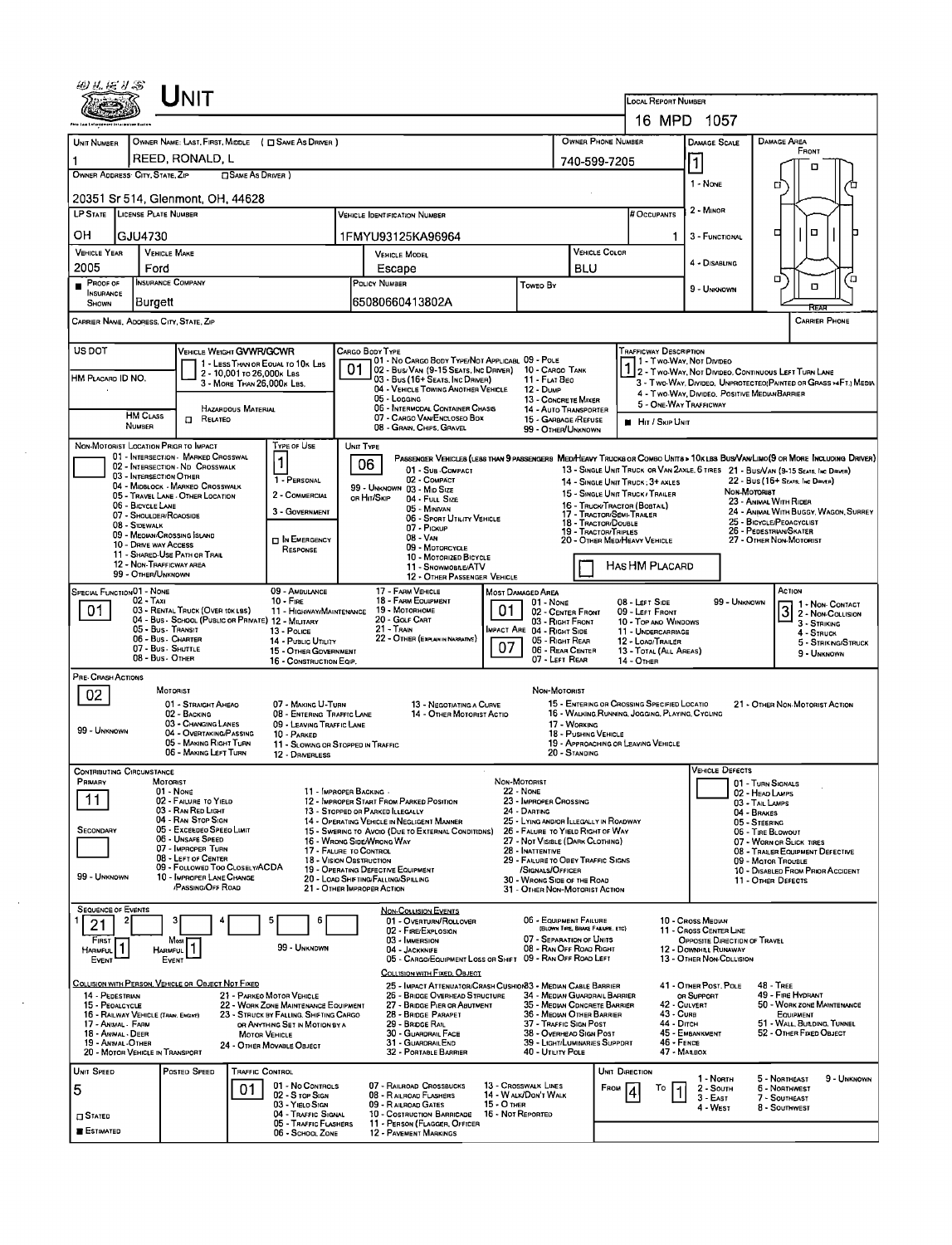|                                                        |                                                | UNIT                                                                                   |                                                          |                                                                                |           |                                                                                                                                   |               |                                                               |                                                            |                                                                      | <b>LOCAL REPORT NUMBER</b>                                     |                                                                                   |                                                                                                                                                                                                                    |
|--------------------------------------------------------|------------------------------------------------|----------------------------------------------------------------------------------------|----------------------------------------------------------|--------------------------------------------------------------------------------|-----------|-----------------------------------------------------------------------------------------------------------------------------------|---------------|---------------------------------------------------------------|------------------------------------------------------------|----------------------------------------------------------------------|----------------------------------------------------------------|-----------------------------------------------------------------------------------|--------------------------------------------------------------------------------------------------------------------------------------------------------------------------------------------------------------------|
|                                                        |                                                |                                                                                        |                                                          |                                                                                |           |                                                                                                                                   |               |                                                               |                                                            |                                                                      |                                                                | 16 MPD 1057                                                                       |                                                                                                                                                                                                                    |
| <b>UNIT NUMBER</b>                                     |                                                | OWNER NAME: LAST, FIRST, MIDDLE ( C SAME AS DRIVER )                                   |                                                          |                                                                                |           |                                                                                                                                   |               |                                                               |                                                            | OWNER PHONE NUMBER                                                   |                                                                | <b>DAMAGE SCALE</b>                                                               | <b>DAMAGE AREA</b>                                                                                                                                                                                                 |
| $\overline{2}$                                         |                                                | Schlegel, Ronnie, R                                                                    |                                                          |                                                                                |           |                                                                                                                                   |               |                                                               |                                                            | 330-621-2030                                                         |                                                                | $\overline{z}$                                                                    | FRONT<br>п                                                                                                                                                                                                         |
| OWNER ADDRESS' CITY, STATE, ZIP                        |                                                |                                                                                        | <b>OSAME AS DRIVER</b> )                                 |                                                                                |           |                                                                                                                                   |               |                                                               |                                                            |                                                                      |                                                                | 1 - None                                                                          | σ                                                                                                                                                                                                                  |
| <b>LP STATE</b>                                        | LICENSE PLATE NUMBER                           | 8011 TR 323, Holmesville, OH, 44633                                                    |                                                          |                                                                                |           | VEHICLE OENTIFICATION NUMBER                                                                                                      |               |                                                               |                                                            |                                                                      | # Occupants                                                    | 2 - MINOR                                                                         |                                                                                                                                                                                                                    |
| OН                                                     | RSNOBS1                                        |                                                                                        |                                                          |                                                                                |           |                                                                                                                                   |               |                                                               |                                                            |                                                                      |                                                                | 3 - FUNCTIONAL                                                                    | ₫<br>α                                                                                                                                                                                                             |
| <b>VEHICLE YEAR</b>                                    | <b>VEHICLE MAKE</b>                            |                                                                                        |                                                          |                                                                                |           | 3C6TD5DT5CG306590<br>VEHICLE MODEL                                                                                                |               |                                                               |                                                            | VEHICLE COLOR                                                        | 0                                                              |                                                                                   |                                                                                                                                                                                                                    |
| 2012                                                   | Dodge                                          |                                                                                        |                                                          |                                                                                |           | Ram Truck - RPC                                                                                                                   |               |                                                               | WHI                                                        |                                                                      |                                                                | 4 - DISABLING                                                                     | σ                                                                                                                                                                                                                  |
| PROOF OF<br><b>INSURANCE</b>                           | <b>INSURANCE COMPANY</b><br>Erie               |                                                                                        |                                                          |                                                                                |           | POLICY NUMBER<br>IQ046604082                                                                                                      |               | Towen By                                                      |                                                            |                                                                      |                                                                | 9 - UNKNOWN                                                                       |                                                                                                                                                                                                                    |
| SHOWN<br>CARRIER NAME, ADDRESS, CITY, STATE, ZIP       |                                                |                                                                                        |                                                          |                                                                                |           |                                                                                                                                   |               |                                                               |                                                            |                                                                      |                                                                |                                                                                   | RFAR<br><b>CARRIER PHONE</b>                                                                                                                                                                                       |
|                                                        |                                                |                                                                                        |                                                          |                                                                                |           |                                                                                                                                   |               |                                                               |                                                            |                                                                      |                                                                |                                                                                   |                                                                                                                                                                                                                    |
| US DOT                                                 |                                                | VEHICLE WEIGHT GVWR/GCWR                                                               | 1 - LESS THAN OR EQUAL TO 10K LBS                        |                                                                                |           | CARGO BOOY TYPE<br>01 - No CARGO BODY TYPE/NOT APPLICABL 09 - POLE                                                                |               |                                                               |                                                            |                                                                      | TRAFFICWAY DESCRIPTION                                         | 1 Two-Way, Not Divideo                                                            |                                                                                                                                                                                                                    |
| HM PLACARD ID NO.                                      |                                                |                                                                                        | 2 - 10.001 to 26.000x Las<br>3 - MORE THAN 26.000 K LBS. |                                                                                | 01        | 02 - Busi Van (9-15 Seats, Inc Driver) 10 - Cargo Tank<br>03 - Bus (16+ Seats, Inc DRIVER)<br>04 - VEHICLE TOWING ANOTHER VEHICLE |               | 11 - FLAT BED<br>12 - Duup                                    |                                                            |                                                                      |                                                                |                                                                                   | 2 - Two-Way, Not Divideo, Continuous Left Turn Lane<br>3 - Two-Way, Divideo. Unprotected Painted on Grass -4F1. Media                                                                                              |
|                                                        |                                                |                                                                                        | <b>HAZAROOUS MATERIAL</b>                                |                                                                                |           | 05 - Loccing<br>06 - INTERMODAL CONTAINER CHASIS                                                                                  |               |                                                               | 13 - CONCRETE MIXER<br>14 - AUTO TRANSPORTER               |                                                                      |                                                                | 5 - ONE-WAY TRAFFICWAY                                                            | 4 - Two-WAY, DIVIDEO, POSITIVE MEDIAN BARRIER                                                                                                                                                                      |
|                                                        | <b>HM CLASS</b><br><b>NUMBER</b>               | <b>D</b> RELATED                                                                       |                                                          |                                                                                |           | 07 - CARGO VAN ENCLOSEO BOX<br>08 - GRAIN, CHIPS, GRAVEL                                                                          |               | 15 - GARBAGE /REFUSE<br>99 - OTHER/UNKNOWN                    |                                                            |                                                                      | <b>CI Hit / Skip Unit</b>                                      |                                                                                   |                                                                                                                                                                                                                    |
| NON-MOTORIST LOCATION PRIOR TO IMPACT                  |                                                |                                                                                        |                                                          | TYPE OF USE                                                                    | UNIT TYPE |                                                                                                                                   |               |                                                               |                                                            |                                                                      |                                                                |                                                                                   |                                                                                                                                                                                                                    |
|                                                        |                                                | 01 - INTERSECTION - MARKED CROSSWAL<br>02 - INTERSECTION NO CROSSWALK                  |                                                          | 1                                                                              |           | 07<br>01 - Sub-COMPACT                                                                                                            |               |                                                               |                                                            |                                                                      |                                                                |                                                                                   | PASSENGER VEHICLES (LESS THAN 9 PASSENGERS MEDIMERAY TRUCKS OR COMBO UNITS > 10KLES BUS/VAN/LIMO(9 OR MORE INCLUDING DRIVER)<br>13 - SINGLE UNIT TRUCK OR VAN ZAXLE, 6 TIRES 21 - BUS/VAN (9-15 SEATS. INC DRIVER) |
|                                                        | 03 - INTERSECTION OTHER                        | 04 - MIDBLOCK - MARKED CROSSWALK                                                       |                                                          | 1 - PERSONAL                                                                   |           | 02 - COMPACT<br>99 - UNKNOWN 03 - MID SIZE                                                                                        |               |                                                               |                                                            | 14 - Single Unit Truck: 3+ Axi es<br>15 - SINGLE UNIT TRUCK/ TRAILER |                                                                |                                                                                   | 22 - BUS (16+ SEATS, INC DANER)<br>NON-MOTORIST                                                                                                                                                                    |
|                                                        | 06 - BICYCLE LANE<br>07 - Shoulder/Roadsloe    | 05 - TRAVEL LANE - OTHER LOCATION                                                      |                                                          | 2 - COMMERCIAL<br>3 - GOVERNMENT                                               |           | OR HIT/SKIP<br>04 - FULL SIZE<br>05 - Munivan                                                                                     |               |                                                               |                                                            | 16 - TRUCK/TRACTOR (BOSTAIL)<br>17 - TRACTOR/SEMI-TRAILER            |                                                                |                                                                                   | 23 - ANMAL WITH RIDER<br>24 - ANMAL WITH BUGGY, WAGON, SURREY                                                                                                                                                      |
|                                                        | 08 - SIOEWALK                                  | 09 - MEDIAN/CROSSING ISLAND                                                            |                                                          |                                                                                |           | 06 - SPORT UTILITY VEHICLE<br>07 - Pickup                                                                                         |               |                                                               |                                                            | 18 - TRACTOR/DOUBLE<br>19 - TRACTOR/TRIPLES                          |                                                                |                                                                                   | 25 - BICYCLE/PEDACYCLIST<br>26 - PEDESTRIAN/SKATER                                                                                                                                                                 |
|                                                        | 10 - DRIVE WAY ACCESS                          | 11 - SHARED-USE PATH OR TRAIL                                                          |                                                          | <b>D IN EMERGENCY</b><br>RESPONSE                                              |           | $08 - V_{AN}$<br>09 - MOTORCYCLE<br>10 - MOTORIZED BICYCLE                                                                        |               |                                                               |                                                            | 20 - OTHER MED/HEAVY VEHICLE                                         |                                                                |                                                                                   | 27 - OTHER NON-MOTORIST                                                                                                                                                                                            |
|                                                        | 12 - NON-TRAFFICWAY AREA<br>99 - OTHER/UNKNOWN |                                                                                        |                                                          |                                                                                |           | 11 - SNDWMDBILE/ATV<br>12 - OTHER PASSENGER VEHICLE                                                                               |               |                                                               |                                                            |                                                                      | HAS HM PLACARD                                                 |                                                                                   |                                                                                                                                                                                                                    |
| SPECIAL FUNCTION 01 - NONE                             | $02 - TAX1$                                    |                                                                                        |                                                          | 09 - AMBULANCE<br>$10 - F$ IRE                                                 |           | 17 - FARM VEHICLE<br>18 - FARM EQUIPMENT                                                                                          |               | Most Damaged Area                                             |                                                            |                                                                      |                                                                |                                                                                   | ACTION                                                                                                                                                                                                             |
| 01                                                     |                                                | 03 - RENTAL TRUCK (OVER 10KLBS)<br>04 - Bus - School (Public of Private) 12 - Military |                                                          | 11 - HIGHWAY/MAINTENANCE                                                       |           | 19 - Мотояноме<br>20 - GOLF CART                                                                                                  | 06            | 01 None                                                       | 02 - CENTER FRONT<br>03 - RIGHT FRONT                      |                                                                      | 08 - LEFT SIDE<br>09 - LEFT FRONT                              | 99 - UNKNOWN                                                                      | 1 - NDN- CONTACT<br>2 - NDN-COLUSION                                                                                                                                                                               |
|                                                        | 05 - Bus. Transit<br>06 - Bus - Charter        |                                                                                        |                                                          | 13 - Pouce<br>14 - Public Utility                                              |           | $21 -$ Train<br>22 - OTHER (EXPLAN IN NARRATIVE)                                                                                  |               | MPACT ARE 04 - RIGHT SIDE                                     | 05 - Right Rear                                            |                                                                      | 10 - TOP AND WINDOWS<br>11 - UNDERCARRIAGE<br>12 - LOAD/TRALER |                                                                                   | $3 -$ Striking<br>4 - Struck<br>5 - STRIKING/STRUCK                                                                                                                                                                |
|                                                        | 07 - Bus - SHUTTLE<br>08 - Bus - OTHER         |                                                                                        |                                                          | 15 - OTHER GOVERNMENT<br>16 - CONSTRUCTION EOIP.                               |           |                                                                                                                                   | 06            |                                                               | 06 - REAR CENTER<br>07 - LEFT REAR                         | $14 -$ OTHER                                                         | 13 - TOTAL (ALL AREAS)                                         |                                                                                   | 9 - UNKNOWN                                                                                                                                                                                                        |
| PRE-CRASH ACTIONS                                      |                                                |                                                                                        |                                                          |                                                                                |           |                                                                                                                                   |               |                                                               |                                                            |                                                                      |                                                                |                                                                                   |                                                                                                                                                                                                                    |
| 10                                                     |                                                | MOTORIST<br>01 - STRAIGHT AHEAD                                                        |                                                          | 07 - MAKING U-TURN                                                             |           | 13 - NEGOTIATING A CURVE                                                                                                          |               |                                                               | Non-Motorist                                               | 15 - ENTERING DR CROSSING SPECIFIED LOCATIO                          |                                                                |                                                                                   | 21 - OTHER NON-MOTORIST ACTION                                                                                                                                                                                     |
|                                                        |                                                | 02 - BACKING<br>03 - CHANGING LANES                                                    |                                                          | 08 - ENTERING TRAFFIC LANE<br>09 - LEAVING TRAFFIC LANE                        |           | 14 - OTHER MOTORIST ACTIO                                                                                                         |               |                                                               | 17 - WORKING                                               | 16 - WALKING, RUNNING, JOSGING, PLAYING, CYCLING                     |                                                                |                                                                                   |                                                                                                                                                                                                                    |
| 99 - Unknown                                           |                                                | 04 - OVERTAKING/PASSING<br>05 - MAKING RIGHT TURN                                      |                                                          | 10 - PARKEO<br>11 - SLOWING OR STOPPEO IN TRAFFIC                              |           |                                                                                                                                   |               |                                                               | 18 - Pushing Vehicle                                       | 19 - APPROACHING OR LEAVING VEHICLE                                  |                                                                |                                                                                   |                                                                                                                                                                                                                    |
| CONTRIBUTING CIRCUMSTANCE                              |                                                | 06 - MAKING LEFT TURN                                                                  |                                                          | 12 - DRIVERLESS                                                                |           |                                                                                                                                   |               |                                                               | 20 - STANDING                                              |                                                                      |                                                                | VEHICLE DEFECTS                                                                   |                                                                                                                                                                                                                    |
| PRIMARY                                                | MOTORIST                                       | 01 - None                                                                              |                                                          | 11 - IMPROPER BACKING                                                          |           |                                                                                                                                   |               | NON-MOTORIST<br>$22 - None$                                   |                                                            |                                                                      |                                                                |                                                                                   | 01 - TURN SIGNALS<br>02 - HEAD LAMPS                                                                                                                                                                               |
| 01.                                                    |                                                | 02 - FAILURE TO YIELD<br>03 - RAN REO LIGHT                                            |                                                          |                                                                                |           | 12 - IMPROPER START FROM PARKEO POSITION<br>13 - STOPPEO OR PARKED ILLEGALLY                                                      |               | 23 - IMPROPER CROSSING<br>24 - DARTING                        |                                                            |                                                                      |                                                                |                                                                                   | 03 - TAIL LAMPS<br>04 - BRAKES                                                                                                                                                                                     |
| SECONOARY                                              |                                                | 04 - RAN STOP SIGN<br>05 - Exceeded Speed Limit                                        |                                                          |                                                                                |           | 14 - OPERATING VEHICLE IN NEGLIGENT MANNER<br>15 - Swering to Avoid (Due to External Conditions)                                  |               | 26 - FALURE TO YIELO RIGHT OF WAY                             |                                                            | 25 - LYING AND/OR LLEGALLY IN ROADWAY                                |                                                                |                                                                                   | 05 - STEERING<br>06 - TIRE BLOWOUT                                                                                                                                                                                 |
|                                                        |                                                | 06 - UNSAFE SPEED<br>07 - IMPROPER TURN                                                |                                                          | 17 - FALURE TO CONTROL                                                         |           | 16 - WRONG SIDE/WRONG WAY                                                                                                         |               | 27 - NOT VISIBLE (DARK CLOTHING)<br>28 - INATTENTIVE          |                                                            |                                                                      |                                                                |                                                                                   | 07 - WORN OR SLICK TIRES<br>08 - TRAILER EQUIPMENT DEFECTIVE                                                                                                                                                       |
|                                                        |                                                | 08 - LEFT OF CENTER<br>09 - FOLLOWED TOO CLOSELWACDA                                   |                                                          | 18 - VISION OBSTRUCTION                                                        |           | 19 - OPERATING DEFECTIVE EQUIPMENT                                                                                                |               | 29 - FAILURE TO OBEY TRAFFIC SIGNS<br>/SIGNALS/OFFICER        |                                                            |                                                                      |                                                                |                                                                                   | 09 - Motor TrousLe<br>10 - DISABLED FROM PRIOR ACCIDENT                                                                                                                                                            |
| 99 - Unknown                                           |                                                | 10 - IMPROPER LANE CHANGE<br>/PASSING/OFF ROAD                                         |                                                          |                                                                                |           | 20 - LOAD SHIFTING/FALLING/SPILLING<br>21 - OTHER IMPROPER ACTION                                                                 |               | 30 - Wrong Side of the Road<br>31 - OTHER NON-MOTORIST ACTION |                                                            |                                                                      |                                                                |                                                                                   | 11 - OTHER DEFECTS                                                                                                                                                                                                 |
| <b>SEQUENCE OF EVENTS</b>                              |                                                |                                                                                        |                                                          |                                                                                |           | <b>NON-COLLISION EVENTS</b>                                                                                                       |               |                                                               |                                                            |                                                                      |                                                                |                                                                                   |                                                                                                                                                                                                                    |
| 2<br>20                                                |                                                |                                                                                        |                                                          | 6                                                                              |           | 01 - OVERTURN/ROLLOVER<br>02 - FIRE/EXPLOSION                                                                                     |               | 07 - SEPARATION OF UNITS                                      | 06 - EQUIPMENT FAILURE<br>(BLOWN TIRE, BRAKE FAILURE, ETC) |                                                                      |                                                                | 10 - Cross Median<br>11 - Cross Center Line                                       |                                                                                                                                                                                                                    |
| First<br><b>HARMFUL</b>                                |                                                | Most 1<br>HARMFUL <sup>1</sup><br>EVENT                                                |                                                          | 99 - UNKNOWN                                                                   |           | 03 - IMMERSION<br>04 - JACKKNIFE<br>05 - CARGO/EQUIPMENT LOSS OR SHIFT                                                            |               | 09 - RAN OFF ROAD LEFT                                        | 08 - RAN OFF ROAD RIGHT                                    |                                                                      |                                                                | OPPOSITE DIRECTION OF TRAVEL<br>12 - Downhill Runaway<br>13 - OTHER NON-COLLISION |                                                                                                                                                                                                                    |
| EVENT                                                  |                                                |                                                                                        |                                                          |                                                                                |           | COLLISION WITH FIXED, OBJECT                                                                                                      |               |                                                               |                                                            |                                                                      |                                                                |                                                                                   |                                                                                                                                                                                                                    |
| 14 - PEDESTRIAN                                        |                                                | <u>Collision with Person, Vehicle or Object Not Fixed</u>                              | 21 - PARKED MOTOR VEHICLE                                |                                                                                |           | 25 - IMPACT ATTENUATOR/CRASH CUSHION33 - MEDIAN CABLE BARRIER<br>26 - BRIDGE OVERHEAD STRUCTURE                                   |               |                                                               |                                                            | 34 - MEDIAN GUARORAIL BARRIER                                        |                                                                | 41 - OTHER POST, POLE<br>OR SUPPORT                                               | $48 -$ TREE<br>49 - FIRE HYDRANT                                                                                                                                                                                   |
| 15 - PEOALCYCLE<br>16 - RAILWAY VEHICLE (TRAM, ENGINE) |                                                |                                                                                        |                                                          | 22 - WORK ZONE MAINTENANCE EQUIPMENT<br>23 - STRUCK BY FALLING, SHIFTING CARGO |           | 27 - BRIDGE PIER DR ABUTMENT<br>28 - BRIOGE PARAPET                                                                               |               | 36 - MEDIAN OTHER BARRIER                                     |                                                            | 35 - MEDIAN CONCRETE BARRIER                                         | 42 - CULVERT<br>43 - Curs                                      |                                                                                   | 50 - WORK ZONE MAINTENANCE<br>EQUIPMENT                                                                                                                                                                            |
| 17 - ANIMAL - FARM<br>18 - Animal - Deer               |                                                |                                                                                        | MOTOR VEHICLE                                            | OR ANYTHING SET IN MOTION BY A                                                 |           | 29 - BRIDGE RAIL<br>30 - GUARDRAIL FACE                                                                                           |               | 37 - TRAFFIC SIGN POST                                        | 38 - OVERHEAD SIGN POST                                    |                                                                      | 44 - Опсн                                                      | 45 - EMBANKMENT                                                                   | 51 - WALL, BULDING, TUNNEL<br>52 - OTHER FIXED OBJECT                                                                                                                                                              |
| 19 - ANIMAL -OTHER<br>20 - MOTOR VEHICLE IN TRANSPORT  |                                                |                                                                                        | 24 - OTHER MOVABLE OBJECT                                |                                                                                |           | 31 - GUARDRAILEND<br>32 - PORTABLE BARRIER                                                                                        |               | 40 - UTILITY POLE                                             |                                                            | 39 - LIGHT/LUMINARIES SUPPORT                                        | 46 - FENCE<br>47 - MAILBOX                                     |                                                                                   |                                                                                                                                                                                                                    |
| UNIT SPEED                                             |                                                | POSTED SPEED                                                                           | <b>TRAFFIC CONTROL</b>                                   |                                                                                |           |                                                                                                                                   |               |                                                               |                                                            | <b>UNIT DIRECTION</b>                                                |                                                                | 1 - North                                                                         | 5 - NORTHEAST<br>9 - UNKNOWN                                                                                                                                                                                       |
|                                                        |                                                |                                                                                        | 01                                                       | 01 - No CONTROLS<br>02 - S TOP SIGN<br>03 - YIELD SIGN                         |           | 07 - RAILROAD CROSSBUCKS<br>08 - RAILROAD FLASHERS                                                                                | $15 - O$ THER | 13 - Crosswalk Lines<br>14 - WALK/DON'T WALK                  |                                                            | FROM                                                                 | То                                                             | 2 - South<br>$3 -$ EAST                                                           | 6 - NORTHWEST<br>7 - SOUTHEAST                                                                                                                                                                                     |
| $\square$ Stated                                       |                                                |                                                                                        |                                                          | 04 - TRAFFIC SIGNAL<br>05 - Traffic Flashers                                   |           | 09 - RAILROAD GATES<br>10 - COSTRUCTION BARRICADE<br>11 - PERSON (FLAGGER, OFFICER                                                |               | 16 - Not Reported                                             |                                                            |                                                                      |                                                                | 4 - West                                                                          | 8 - SOUTHWEST                                                                                                                                                                                                      |
| <b>CI ESTIMATED</b>                                    |                                                |                                                                                        |                                                          | 06 - Schopl Zone                                                               |           | 12 - PAVEMENT MARKINGS                                                                                                            |               |                                                               |                                                            |                                                                      |                                                                |                                                                                   |                                                                                                                                                                                                                    |

 $\mathcal{A}^{\text{max}}_{\text{max}}$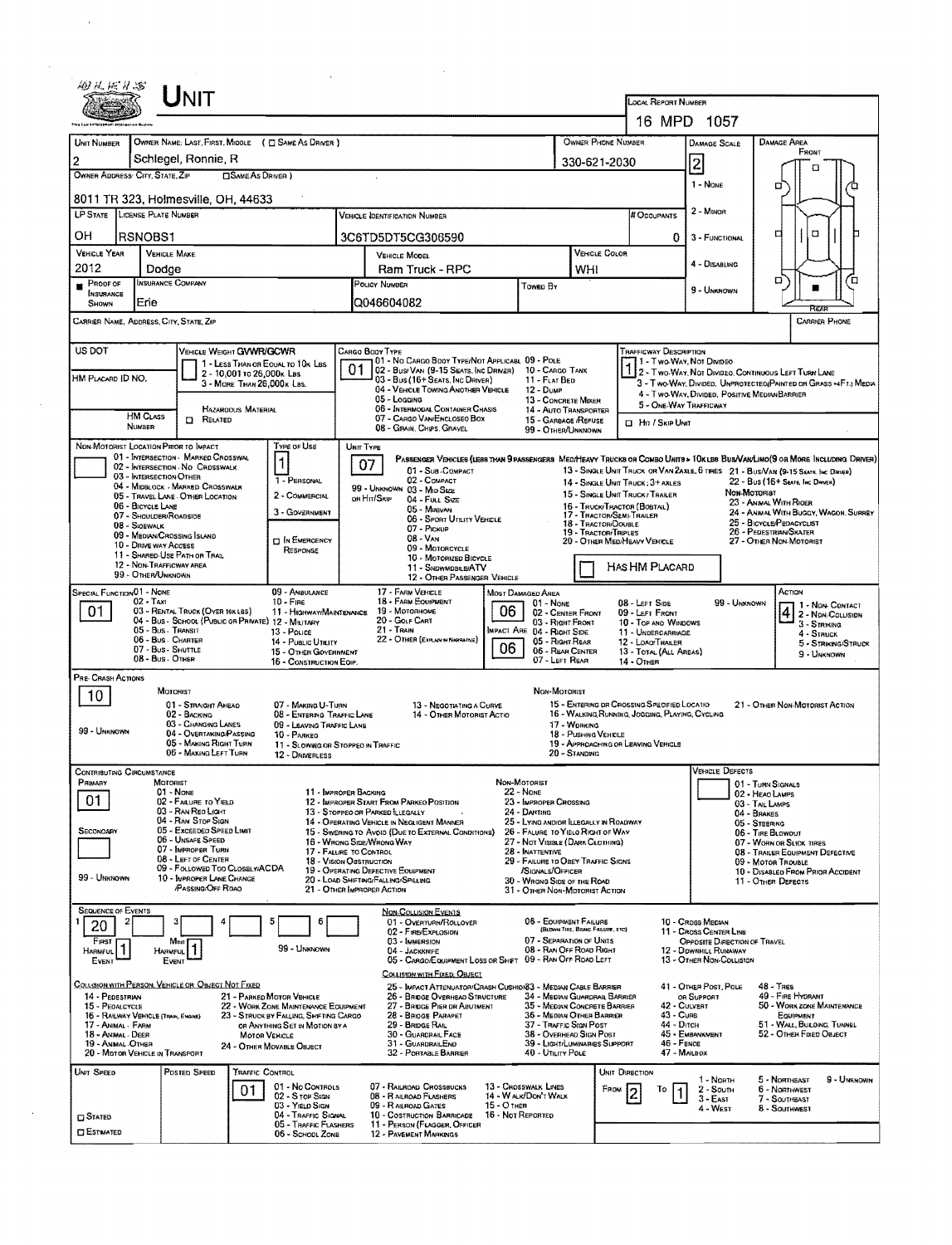|                                                                                                                                                  | 田义正日书                                        |                                                                                                     |                                                        |                |                                            |                                           |                                                                                                                                          | MOTORIST / NON-MOTORIST / OCCUPANT                                                                 |                                                 |                                                                                            |                          |                                                 | <b>LOCAL REPORT NUMBER</b>                                        |               |                                                                              |                                         |                             |  |  |  |
|--------------------------------------------------------------------------------------------------------------------------------------------------|----------------------------------------------|-----------------------------------------------------------------------------------------------------|--------------------------------------------------------|----------------|--------------------------------------------|-------------------------------------------|------------------------------------------------------------------------------------------------------------------------------------------|----------------------------------------------------------------------------------------------------|-------------------------------------------------|--------------------------------------------------------------------------------------------|--------------------------|-------------------------------------------------|-------------------------------------------------------------------|---------------|------------------------------------------------------------------------------|-----------------------------------------|-----------------------------|--|--|--|
|                                                                                                                                                  |                                              |                                                                                                     |                                                        |                |                                            |                                           |                                                                                                                                          |                                                                                                    |                                                 |                                                                                            |                          |                                                 | 16 MPD 1057                                                       |               |                                                                              |                                         |                             |  |  |  |
|                                                                                                                                                  |                                              | UNIT NUMBER NAME: LAST, FIRST, MIDDLE                                                               |                                                        |                |                                            |                                           |                                                                                                                                          |                                                                                                    |                                                 |                                                                                            | DATE OF BIRTH            |                                                 |                                                                   |               | Age                                                                          | GENDER                                  |                             |  |  |  |
|                                                                                                                                                  | Keener, Barbara, A                           |                                                                                                     |                                                        |                |                                            |                                           |                                                                                                                                          |                                                                                                    |                                                 |                                                                                            |                          | F - FEMALE<br>F<br>M - MALE<br>07/17/1944<br>71 |                                                                   |               |                                                                              |                                         |                             |  |  |  |
|                                                                                                                                                  |                                              | ADDRESS, CITY, STATE, ZIP                                                                           |                                                        |                |                                            |                                           |                                                                                                                                          |                                                                                                    |                                                 |                                                                                            |                          |                                                 | CONTACT PHONE - INCLUDE AREA CODE                                 |               |                                                                              |                                         |                             |  |  |  |
| 20351 SR 514, Glenmont, OH, 44628<br>INJURED TAKEN BY EMS AGENCY<br>MEDICAL FACILITY INJURED TAKEN TO<br><b>SAFETY EQUIPMENT USED</b><br>MJURISS |                                              |                                                                                                     |                                                        |                |                                            |                                           |                                                                                                                                          |                                                                                                    |                                                 |                                                                                            |                          |                                                 | 740-599-7205<br><b>DOT COMPLIANT</b> SEATING POSITION             |               | AIR BAG USAGE EJECTION                                                       |                                         | TRAPPED                     |  |  |  |
|                                                                                                                                                  |                                              |                                                                                                     |                                                        |                |                                            |                                           |                                                                                                                                          |                                                                                                    |                                                 |                                                                                            | HELMET                   | D MOTORCYCLE                                    | 01                                                                |               | 5                                                                            |                                         |                             |  |  |  |
|                                                                                                                                                  | OL STATE                                     | <b>OPERATOR LICENSE NUMBER</b>                                                                      |                                                        | OL CLASS       | No                                         | <b>M/C</b>                                | CONDITION                                                                                                                                | ALCOHOL/DRUG SUSPECTED ALCOHOL TEST STATUS ALCOHOL TEST TYPE ALCOHOL TEST VALUE DRUG TEST STATUS   | 04                                              |                                                                                            |                          |                                                 |                                                                   |               |                                                                              |                                         | <b>DRUG TEST TYPE</b>       |  |  |  |
|                                                                                                                                                  | OН                                           | RR802193                                                                                            |                                                        | $\overline{4}$ | <b>CIVALIO</b><br>Dı.                      | IO <sub>END</sub>                         | $\vert$ 1                                                                                                                                | $\vert$ 1                                                                                          |                                                 |                                                                                            |                          |                                                 |                                                                   |               | 1                                                                            |                                         |                             |  |  |  |
|                                                                                                                                                  |                                              | OFFENSE CHARGED ( CLOCAL CODE)                                                                      |                                                        |                | <b>OFFENSE DESCRIPTION</b>                 |                                           |                                                                                                                                          |                                                                                                    |                                                 | <b>CITATION NUMBER</b>                                                                     |                          |                                                 |                                                                   | $\Box$ Device | HANDS-FREE                                                                   |                                         | <b>DRIVER DISTRACTED BY</b> |  |  |  |
|                                                                                                                                                  |                                              |                                                                                                     |                                                        |                |                                            |                                           |                                                                                                                                          |                                                                                                    |                                                 |                                                                                            |                          |                                                 |                                                                   | Useo          |                                                                              | 1                                       |                             |  |  |  |
| UNIT NUMBER NAME LAST, FIRST, MIDOLE                                                                                                             |                                              |                                                                                                     |                                                        |                |                                            |                                           |                                                                                                                                          |                                                                                                    |                                                 |                                                                                            | <b>DATE OF BIRTH</b>     |                                                 |                                                                   |               | Age                                                                          | Gender                                  | F - FEMALE                  |  |  |  |
|                                                                                                                                                  |                                              | ADDRESS, CITY, STATE, ZIP                                                                           |                                                        |                |                                            |                                           |                                                                                                                                          |                                                                                                    |                                                 |                                                                                            |                          | M - MALE<br>CONTACT PHONE - INCLUDE AREA CODE   |                                                                   |               |                                                                              |                                         |                             |  |  |  |
|                                                                                                                                                  |                                              |                                                                                                     |                                                        |                |                                            |                                           |                                                                                                                                          |                                                                                                    |                                                 |                                                                                            |                          |                                                 |                                                                   |               |                                                                              |                                         |                             |  |  |  |
|                                                                                                                                                  | MAIRIES                                      | INJURED TAKEN BY EMS AGENCY                                                                         |                                                        |                |                                            |                                           |                                                                                                                                          | MEDICAL FACEITY INJURED TAKEN TO                                                                   |                                                 | <b>SAFETY EQUIPMENT USED</b>                                                               |                          | MOTORCYCLE                                      |                                                                   |               | DOT COMPLIANT SEATING POSITION AIR BAG USAGE EJECTION TRAPPED                |                                         |                             |  |  |  |
|                                                                                                                                                  |                                              |                                                                                                     |                                                        |                |                                            |                                           |                                                                                                                                          |                                                                                                    |                                                 |                                                                                            | HELMET                   |                                                 |                                                                   |               |                                                                              |                                         |                             |  |  |  |
|                                                                                                                                                  | OL STATE                                     | <b>OPERATOR LICENSE NUMBER</b>                                                                      |                                                        | OL CLASS       | No<br><b>OVALID</b>                        | <b>M/C</b><br>$a_{END}$                   | CONDITION                                                                                                                                | ALCOHOL/DRUG SUSPECTED ALCOHOL TEST STATUS ALCOHOL TEST TYPE ALCOHOL TEST VALUE   DRUG TEST STATUS |                                                 |                                                                                            |                          |                                                 |                                                                   |               |                                                                              |                                         | DRUG TEST TYPE              |  |  |  |
|                                                                                                                                                  |                                              | OFFENSE CHARGED ( ULOCAL CODE)                                                                      |                                                        |                | Dι<br><b>OFFENSE DESCRIPTION</b>           |                                           |                                                                                                                                          |                                                                                                    |                                                 | <b>CITATION NUMBER</b>                                                                     |                          |                                                 |                                                                   |               | <b>HANDS-FREE</b>                                                            |                                         | <b>DRIVER DISTRACTED BY</b> |  |  |  |
|                                                                                                                                                  |                                              |                                                                                                     |                                                        |                |                                            |                                           |                                                                                                                                          |                                                                                                    |                                                 |                                                                                            | $\square$ Device<br>Useo |                                                 |                                                                   |               |                                                                              |                                         |                             |  |  |  |
|                                                                                                                                                  | IN JURIES <sup>?</sup>                       |                                                                                                     | Injured Taken By                                       |                |                                            |                                           | -SAFETY EQUIPMENT USED                                                                                                                   |                                                                                                    |                                                 | 99 - UNKNOWN SAFETY EQUIPMENT                                                              |                          |                                                 | र्ज के                                                            |               |                                                                              |                                         |                             |  |  |  |
|                                                                                                                                                  | 2 - POSSIBLE                                 | 1 - No Injury / None Reporte                                                                        | 1 - NOT TRANSPORTED /<br><b>TREATED AT SCENE</b>       |                |                                            | MOTORIST                                  |                                                                                                                                          |                                                                                                    |                                                 |                                                                                            |                          |                                                 | Non-Motorist                                                      |               |                                                                              |                                         |                             |  |  |  |
|                                                                                                                                                  | 4 - Incapacitating                           | 3 - NON-INCAPACITATING                                                                              | $2 - EMS$<br>3 - Pouce                                 |                |                                            |                                           | 01 - NONE USED - VEHICLE OCCUPANT<br>02 - SHOULDER BELT ONLY USED<br>03 - LAP BELT ONLY USEO                                             |                                                                                                    | 07 - BOOSTER SEAT                               | 05 - CHILD RESTRAINT SYSTEM-FORWARD FACING<br>06 - CHILD RESTRAINT SYSTEM-REAR FACING .    |                          |                                                 | 09'- NONE USED<br>10. HELMET USED                                 |               | 11 - PROTECTIVE PADS USED. 14 - OTHER                                        | 12 - REFLECTME COATING<br>13 - Lighting |                             |  |  |  |
|                                                                                                                                                  | 5 - Fatal                                    | $\mathcal{L}_\mathbf{z}$                                                                            | 4 - OTHER<br>9 - Unknown                               |                |                                            |                                           |                                                                                                                                          | 04 - SHOULDER AND LAP BELT ONLY USED"                                                              | .08 - Helmet Used<br>A.L.                       |                                                                                            |                          |                                                 | (ELBOWS, KNEES, ETC)<br>in Car                                    | $\sim$        |                                                                              |                                         |                             |  |  |  |
|                                                                                                                                                  | Seating Position                             | 01 - FRONT - LEFT SIDE (MOTORCYCLE DRIVER)                                                          |                                                        |                |                                            | $\mathcal{A}=\mathcal{A}_{\mathcal{A}}$ . | $\lambda_{\rm eff}^{\rm (11)}$ .<br>07 - THIRO - LEFT SIDE (MOTORCYCLE SIDE CAM)                                                         |                                                                                                    |                                                 | 12 - PASSENGER IN UNENCLOSED CARGO AREA                                                    |                          |                                                 |                                                                   | Air Bag Usage | 1 - Not Deployed                                                             |                                         |                             |  |  |  |
|                                                                                                                                                  |                                              | 02 - FRONT - MIDDLE<br>03 - FRONT - RIGHT SIDE                                                      |                                                        |                | 08 - THRD MIDDLE<br>09 - THRO - RIGHT SIDE |                                           |                                                                                                                                          |                                                                                                    | 13 - Trailing Unit                              | $\mathcal{F} \rightarrow \mathcal{F}$<br>14 - RIDING ON VEHICLE EXTERIOR (NOR TRAINS UNIT) |                          |                                                 |                                                                   |               | 2 - DEPLOYED FRONT<br>3 - DEPLOYED SIDE                                      |                                         |                             |  |  |  |
|                                                                                                                                                  |                                              | '04 - SECOND - LEFT SIDE (MOTORCYCLE PASSENCER)<br>05 - Second - Middle<br>06 - Second - Right Side |                                                        |                |                                            |                                           | 10 - SLEEPER SECTION OF CAB (TRUCK)<br>11 - PASSENGER IN OTHER ENCLOSED CARGO AREA<br>(Non-TRAILING UNIT SUCH AS A BUS, PICKUP WITH CAP) |                                                                                                    | 15 - Non Motorist<br>16 - Отнея<br>99 - Unknown |                                                                                            |                          |                                                 |                                                                   |               | 4 - DEPLOYED BOTH FRONT/SIDE<br>5 - NOT APPLICABLE<br>9 - DEPLOYMENT UNKNOWN |                                         |                             |  |  |  |
|                                                                                                                                                  |                                              |                                                                                                     |                                                        |                |                                            |                                           |                                                                                                                                          |                                                                                                    |                                                 |                                                                                            |                          |                                                 |                                                                   |               |                                                                              |                                         |                             |  |  |  |
|                                                                                                                                                  | Елестіон ∴ ∖<br>1 - Not EJECTED              | Trapped                                                                                             | 1 - Not Trapped                                        |                | OPERATOR LICENSE CLASS<br>1 - CLASS A      |                                           |                                                                                                                                          | CONDITION<br>1 - APPARENTLY NORMAL                                                                 |                                                 |                                                                                            |                          | 5 - FELL ASLEEP, FAINTED, FATIGUE               |                                                                   | 1 - None      | ALCOHOL/DRUG SUSPECTED                                                       |                                         |                             |  |  |  |
|                                                                                                                                                  |                                              | 2 - TOTALLY EJECTED - 2 - EXTRICATED BY<br>3 - PARTIALLY EJECTED                                    | MECHANICAL MEANS                                       |                | 2 - CLASS B<br>$3 - ClassC$                |                                           |                                                                                                                                          | 2 - PHYSICAL IMPAIRMENT<br>3 - EMOTION: (DEPRESSED, ANGRY, DISTURBE : MEDICATIONS, DRUGS, ALCOHDL  |                                                 |                                                                                            | $.7 -$ OTHER $.$         | 6 - UNDER THE INFLUENCE OF                      | $\sim$                                                            |               | 2 - YES - ALCOHOL SUSPECTED<br>3 - Yes-Hap Not MPAIRED                       |                                         |                             |  |  |  |
|                                                                                                                                                  | 4 - NGT APPLICABLE                           |                                                                                                     | 3 - EXTRICATED BY<br><b>NON-MECHANICAL MEANS</b><br>テヹ |                | 5 - MC/Moreo Onex                          |                                           | 4 - REGULAR CLASS (Onois DT)                                                                                                             | $-4$ - ILLNESS                                                                                     |                                                 |                                                                                            |                          |                                                 |                                                                   |               | 4 - YES DRUGS SUSPECTED<br>5 - YES-ALCOHOL AND DRUGS SUSPECTED               |                                         |                             |  |  |  |
|                                                                                                                                                  | <b>ALCOHOL TEST STATUS</b><br>1 - NONE GIVEN |                                                                                                     |                                                        |                | ALCOHOL TEST TYPE<br>1 - NONE              |                                           | Drug Test Status<br>1 - NONE GIVEN                                                                                                       |                                                                                                    | $\mathbb{R}^2$                                  | DRUG TEST TYPE   DRIVER DISTRACTED BY<br>$1 - None$                                        |                          |                                                 | 1 - No DISTRACTION REPORTED                                       |               | 15<br><b>. 6 - OTHER INSIDE THE VEHICLE</b>                                  |                                         |                             |  |  |  |
|                                                                                                                                                  |                                              | 2 - Test Refused<br>3 - TEST GIVEN, CONTAMINATED SAMPLE/UNUSABL                                     | <b>All Control</b>                                     |                | $2 - 0.000$<br>$3 -$ URINE                 |                                           | 2 - Test Refused.                                                                                                                        | 3 - Test Given, Contaminated Sample/Unusabl                                                        |                                                 | $2 - B$ LOOD<br>$3 - U$ RINE                                                               | $2 -$ Phone              | 3 - TEXTING / EMAILING                          | 计子 被公共的                                                           |               | 7 - EXTERNAL DISTRACTION                                                     |                                         | 75 A                        |  |  |  |
|                                                                                                                                                  |                                              | 4 - Test Given, Results Known<br>5 - TEST GIVEN, RESULTS UNKNOWN                                    |                                                        |                | $5 -$ OTHER $\leq$                         |                                           |                                                                                                                                          | 4 - Test Given, Results Known<br>5 - Test Given, Results Unknown                                   |                                                 | 4 - OTHER                                                                                  |                          | (NAMGATION DEVICE, RADIO, DVD).                 | 4 - ELCTRONIC COMMUNICATION DEVICE<br>5 - OTHER ELECTRONIC DEVICE |               |                                                                              | - 1                                     |                             |  |  |  |
|                                                                                                                                                  |                                              | UNIT NUMBER NAME: LAST, FIRST, MIDDLE                                                               |                                                        |                |                                            |                                           |                                                                                                                                          |                                                                                                    |                                                 |                                                                                            |                          | DATE OF BIRTH                                   |                                                                   |               | $\mathcal{F}_{\mathcal{F}}$ is<br>AGE                                        | GENDER                                  |                             |  |  |  |
|                                                                                                                                                  |                                              |                                                                                                     |                                                        |                |                                            |                                           |                                                                                                                                          |                                                                                                    |                                                 |                                                                                            |                          |                                                 |                                                                   |               |                                                                              |                                         | F - FEMALE<br>M - MALE      |  |  |  |
|                                                                                                                                                  |                                              | ADDRESS, CITY, STATE, ZIP                                                                           |                                                        |                |                                            |                                           |                                                                                                                                          |                                                                                                    |                                                 |                                                                                            |                          |                                                 | CONTACT PHONE - INCLUDE AREA CODE                                 |               |                                                                              |                                         |                             |  |  |  |
| <b>DCCUPANT</b>                                                                                                                                  | NJURIES                                      | INJURED TAKEN BY EMS AGENCY                                                                         |                                                        |                |                                            |                                           |                                                                                                                                          | MEDICAL FACILITY INJURED TAKEN TO                                                                  |                                                 | SAFETY EQUIPMENT USED                                                                      | DOT                      |                                                 | <b>SEATING POSITION</b>                                           |               | AIR BAG USAGE EJECTION                                                       |                                         | TRAPPED                     |  |  |  |
|                                                                                                                                                  |                                              |                                                                                                     |                                                        |                |                                            |                                           |                                                                                                                                          |                                                                                                    |                                                 |                                                                                            |                          | COMPLIANT<br>MOTORCYCLE                         |                                                                   |               |                                                                              |                                         |                             |  |  |  |
|                                                                                                                                                  |                                              | UNIT NUMBER   NAME: LAST, FIRST, MIDDLE                                                             |                                                        |                |                                            |                                           |                                                                                                                                          |                                                                                                    |                                                 |                                                                                            | HELMET                   | DATE OF BIRTH                                   |                                                                   |               | AGE                                                                          | GENDER                                  |                             |  |  |  |
|                                                                                                                                                  |                                              |                                                                                                     |                                                        |                |                                            |                                           |                                                                                                                                          |                                                                                                    |                                                 |                                                                                            |                          |                                                 |                                                                   |               |                                                                              |                                         | F - FEMALE<br>M - MALE      |  |  |  |
|                                                                                                                                                  |                                              | Address, City, State, Zip                                                                           |                                                        |                |                                            |                                           |                                                                                                                                          |                                                                                                    |                                                 |                                                                                            |                          |                                                 | CONTACT PHDNE - INCLUDE AREA CODE                                 |               |                                                                              |                                         |                             |  |  |  |
|                                                                                                                                                  |                                              | INJURED TAKEN BY EMS AGENCY                                                                         |                                                        |                |                                            |                                           |                                                                                                                                          | MEDICAL FACILITY INJURED TAKEN TO                                                                  |                                                 | SAFETY EQUIPMENT USED                                                                      |                          |                                                 | <b>SEATING POSITION</b>                                           |               | AIR BAG USAGE                                                                | EJECTION                                | TRAPPED                     |  |  |  |
|                                                                                                                                                  | <b>MAURIES</b>                               |                                                                                                     |                                                        |                |                                            |                                           |                                                                                                                                          |                                                                                                    |                                                 |                                                                                            | DOT                      | COMPLIANT<br>MOTORCYCLE                         |                                                                   |               |                                                                              |                                         |                             |  |  |  |
|                                                                                                                                                  |                                              |                                                                                                     |                                                        |                |                                            |                                           |                                                                                                                                          |                                                                                                    |                                                 |                                                                                            |                          | HELMET                                          |                                                                   |               |                                                                              |                                         |                             |  |  |  |